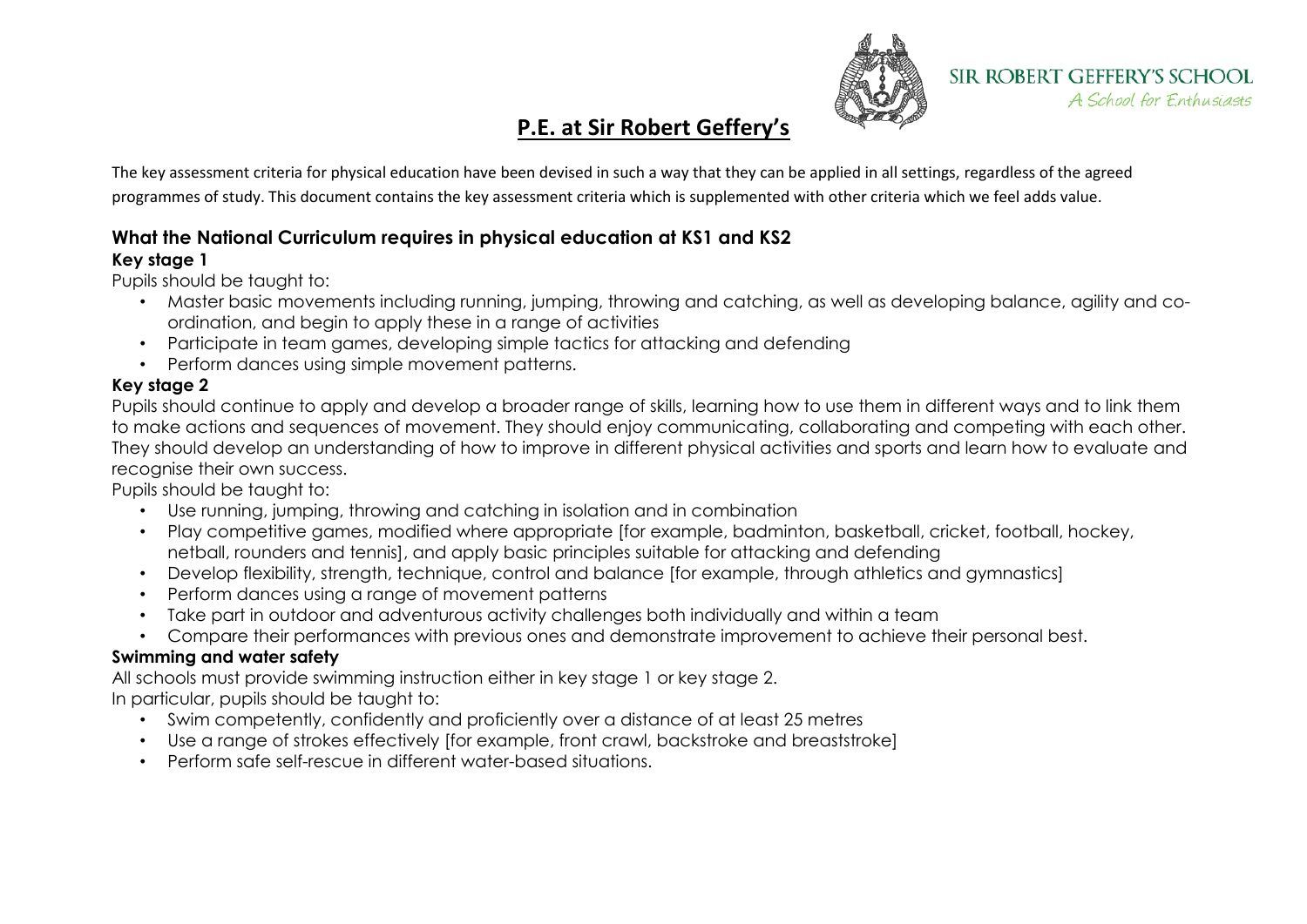

# **SIR ROBERT GEFFERY'S SCHOOL**

A School for Enthusiasts

### Games

- I throw underarm.
- I hit a ball with a bat.
- I move and stop safely.
- I throw and catch with both hands.
- I throw and kick in different ways.

### Gymnastics

- •I make my body curled, tense, stretched and relaxed.
- •I control my body when travelling and balancing.
- •I copy sequences and repeat them.
- •I roll, curl, travel and balance in different ways.

### **Dance**

- •I move to music.
- •I copy dance moves.
- •I perform my own dance moves.
- •I make up a short dance.
- •I move safely in a space.

### General

- •I copy actions.
- •I repeat actions and skills.
- •I move with control and care.
- •I use equipment safely.

# **A Year 1 sports person A Year 2 sports person A Year 3 sports person**

### Games

- I use hitting, kicking and/or rolling in a game.
- I decide the best space to be in during a game.
- I use a tactic in a game.
- I follow rules.

### **Gymnastics**

- •I plan and perform a sequence of movements.
- •I improve my sequence based on feedback.
- •I think of more than one way to create a sequence which follows some 'rules'.
- •I work on my own and with a partner.

### Dance

- •I change rhythm, speed, level and direction in my dance.
- •I dance with control and coordination.
- •I make a sequence by linking sections together.
- •I use dance to show a mood or feeling.

### General

- •I copy and remember actions.
- •I talk about what is different from what I did and what someone else did.

## Games

- •I throw and catch with control.
- •I am aware of space and use it to support team-mates and to cause problems for the opposition.
- •I know and use rules fairly.

## **Gymnastics**

- •I adapt sequences to suit different types of apparatus and criteria.
- •I explain how strength and
	- suppleness affect performance.
- •I compare and contrast gymnastic sequences.

### Dance

- •I improvise freely and translate ideas from a stimulus into movement.
- •I share and create phrases with a partner and small group.
- •I repeat, remember and perform phrases.

### **Athletics**

- •I run at fast, medium and slow speeds; changing speed and direction.
- •I take part in a relay, remembering when to run and what to do.

### Outdoor and adventurous

- •I follow a map in a familiar context.
- •I use clues to follow a route.
- •I follow a route safely.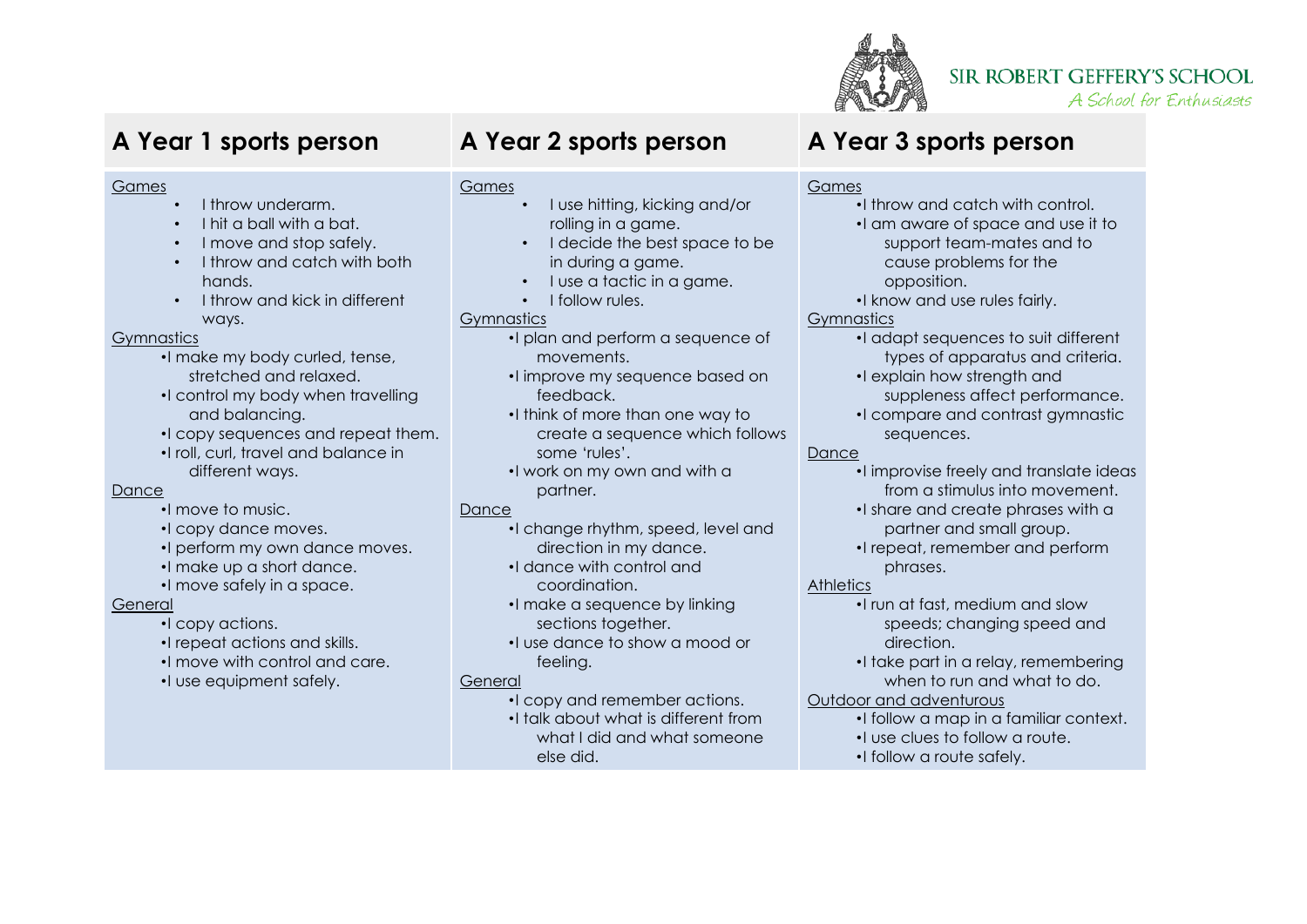

# **SIR ROBERT GEFFERY'S SCHOOL**

A School for Enthusiasts

#### Games

- •I catch with one hand.
- •I throw and catch accurately.
- •I hit a ball accurately with control.
- •I keep possession of the ball.
- •I vary tactics and adapt skills depending on what is happening in a game.

### **Gymnastics**

- •I work in a controlled way.
- •I include change of speed and direction.
- •I include a range of shapes.
- •I work with a partner to create, repeat and improve a sequence with at least three phases.

### Dance

- •I take the lead when working with a partner or group.
- •I use dance to communicate an idea.

### **Athletics**

- •I run over a long distance.
- •I sprint over a short distance.
- •I throw in different ways.
- •I hit a target.
- •I jump in different ways.

### Outdoor and adventurous

- •I follow a map in a (more demanding) familiar context.
- •I follow a route within a time limit.

# **A Year 4 sports person A Year 5 sports person A Year 6 sports person**

### Games

- I gain possession by working a team.
- I pass in different ways.
- I use forehand and backhand with a racket.
- I can field.
- I choose a tactic for defending and attacking.
- I use a number of techniques to pass, dribble and shoot.

### **Gymnastics**

- •I make complex extended sequences.
- •I combine action, balance and shape. •I perform consistently to different audiences.

### Dance

- •I compose my own dances in a creative way.
- •I perform to an accompaniment.
- •My dance shows clarity, fluency, accuracy and consistency.

### **Athletics**

- •I controlled when taking off and landing.
- •I throw with accuracy.
- •I combine running and jumping.

### Outdoor and adventurous

- •I follow a map into an unknown location.
- •I use clues and a compass to navigate a route.
- •I change my route to overcome a problem.
- •I use new information to change my route.

### Games

- I play to agreed rules.
- I explain rules to others.
- I can umpire.
- I make a team and communicate a plan.
- I lead others in a game situation.

### **Gymnastics**

- •I combine my own work with that of others.
	- •I sequences to specific timings.

### Dance

- •I develop sequences in a specific style.
- •I choose my own music and style.

### **Athletics**

- •I demonstrate stamina.
- Outdoor and adventurous
	- •I plan a route and a series of clues for someone else.
	- •I plan with others, taking account of safety and danger.